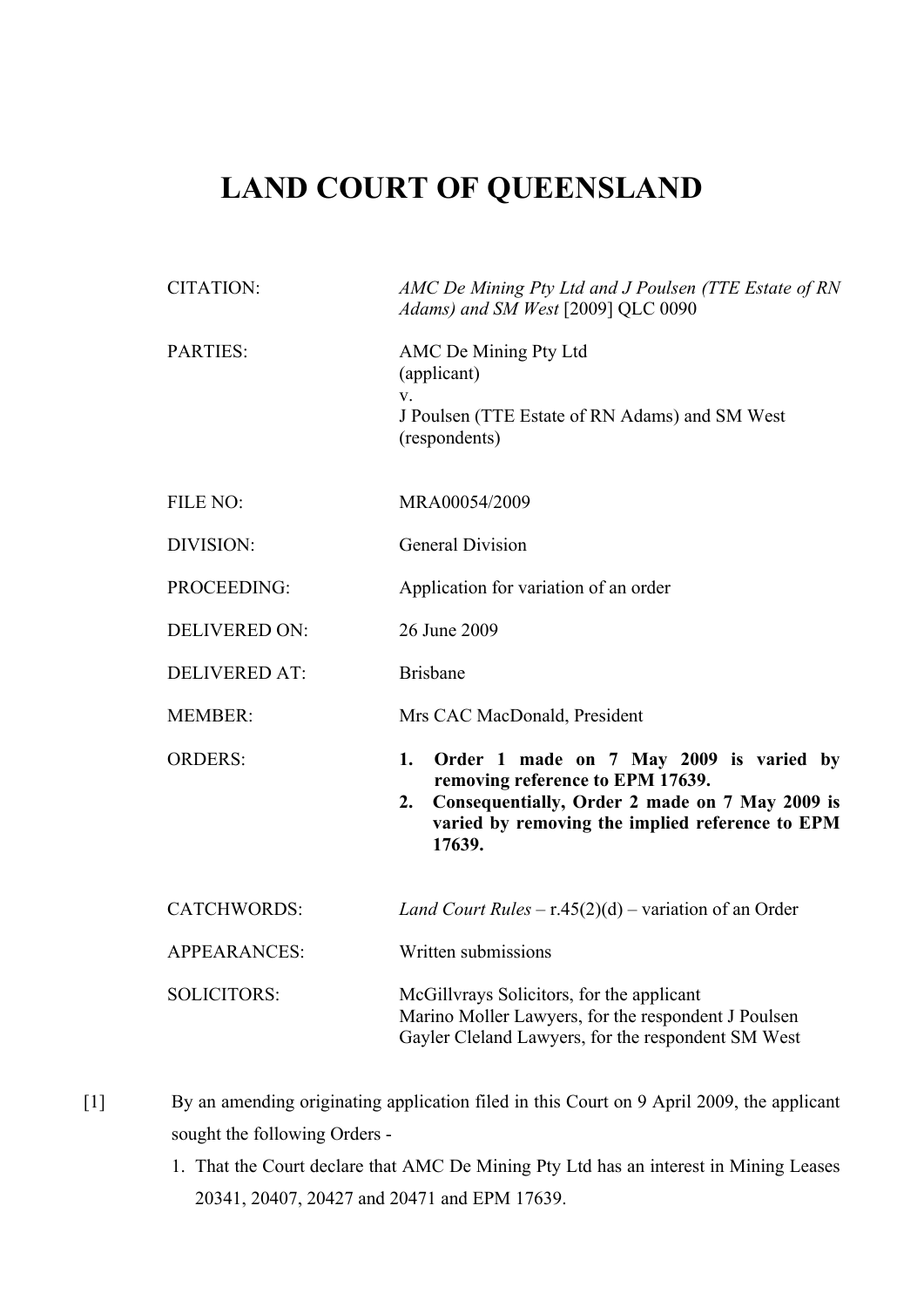- 2. That the Court order that the Mining Registrar assign forthwith, subject to the payment of appropriate fees and charges, Mining Leases 20341, 20407, 20427 and 20471 and EPM 17639 to AMC De Mining Pty Ltd
- 3. That pursuant to s.99 of the *Mineral Resources Act 1989* Caveat No. 1013799 in favour of the applicant be enlarged to lapse at the final determination of this matter.

[2] After reading the materials filed by the applicant in support of this application and considering submissions made by Counsel for the applicant and the solicitors representing the other parties, I made the following Orders on 7 May 2009 -

- 1. The Mining Registrar is authorised to dispense with the signature of Reginald Noel Adams for the applications attached hereto and marked "A", that is EPM 17639 and Mining Tenement Nos. 20341, 20407, 20427, 20471.
- 2. Subject to payment of any fees and any formal requirements of the Mining Registrar, the Mining Registrar process the applications attached hereto and marked "A" in accordance with s.300 of the *Mineral Resources Act 1989* but without the requirement that the Assignor, Reginald Noel Adams, execute the assignment.
- 3. Subject to payment of any fees and any formal requirements of the Mining Registrar, the Mining Registrar process all other applications for assignment of mining claims or mining leases in favour of AMC De Mining Pty Ltd in accordance with s.300 of the *Mineral Resources Act 1989.*
- 4. Caveat No 1013799 be lifted to enable registration of the applications referred to in Orders 2 and 3.
- 5. Following registration of the applications referred to in Orders 2 and 3, Caveat No. 1013799 be discontinued.
- 6. Each party have 7 days liberty to apply.
- [3] It subsequently emerged that there are no provisions in the *Mineral Resources Act 1989* allowing for the assignment of an application for an exploration permit and, therefore, it was not possible for the Mining Registrar to comply with the order in respect of EPM 17639.
- [4] By letter dated 10 June 2009, the solicitors for AMC De Mining Pty Ltd have advised that their client has instructed them to withdraw the component of its amended originating application that pertained to EPM 17639. Accordingly, the solicitors requested that this component "fall away" from the orders made on 7 May 2009. No submissions have been received from the other parties to this matter.
- [5] Rule 45(2)(d) of the *Land Court Rules 2000* provides that a Court may set aside an order at any time if the party who has the benefit of the Order consents. AMC De Mining Pty Ltd is the party which has the benefit of the Order made in respect of EPM 17639 and

2